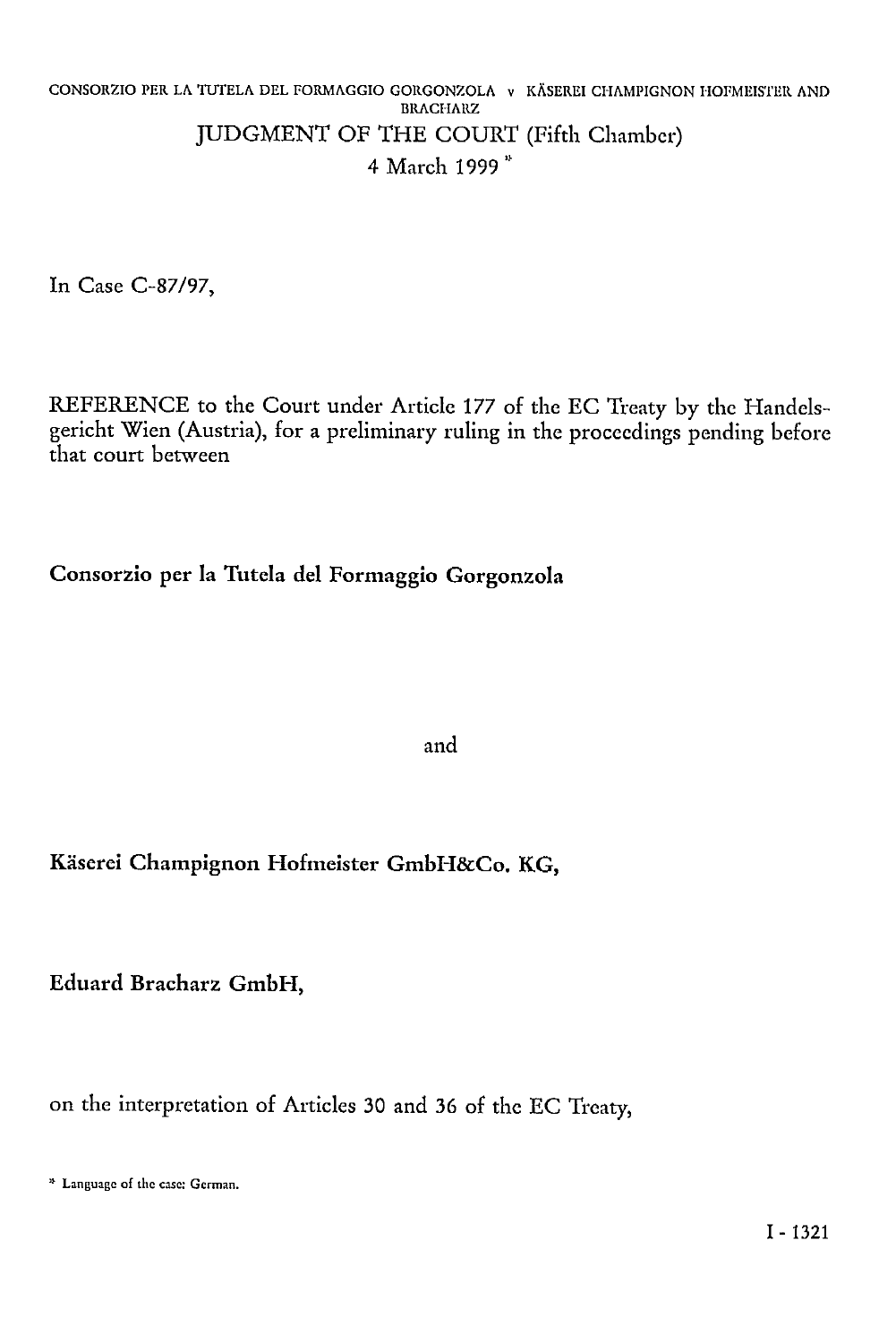THE COURT (Fifth Chamber),

composed of: J.-P. Puissochet (Rapporteur), President of the Chamber, P. Jann, C. Gulmann, D. A. O. Edward and L. Sevón, Judges,

Advocate General: F. G. Jacobs, Registrar: L. Hewlett, Administrator,

after considering the written observations submitted on behalf of:

- the Consorzio per la Tutela del Formaggio Gorgonzola, by Günther Frosch and Peter Klein, Rechtsanwälte, Vienna,
- Käserei Champignon Hofmeister GmbH&Co. KG and Eduard Bracharz GmbH, by Christian Hauer, Rechtsanwalt, Vienna,
- the Austrian Government, by Christine Stix-Hackl, Gesandte in the Federal Ministry of Foreign Affairs, acting as Agent,
- the Greek Government, by Ioannis-Konstantinos Chalkias, Assistant Legal Adviser with the State Legal Council, and Ioanna Galani-Maragkoudaki, Assistant Special Legal Adviser in the Special Department for Community Affairs, Ministry of Foreign Affairs, acting as Agents,

I - 1322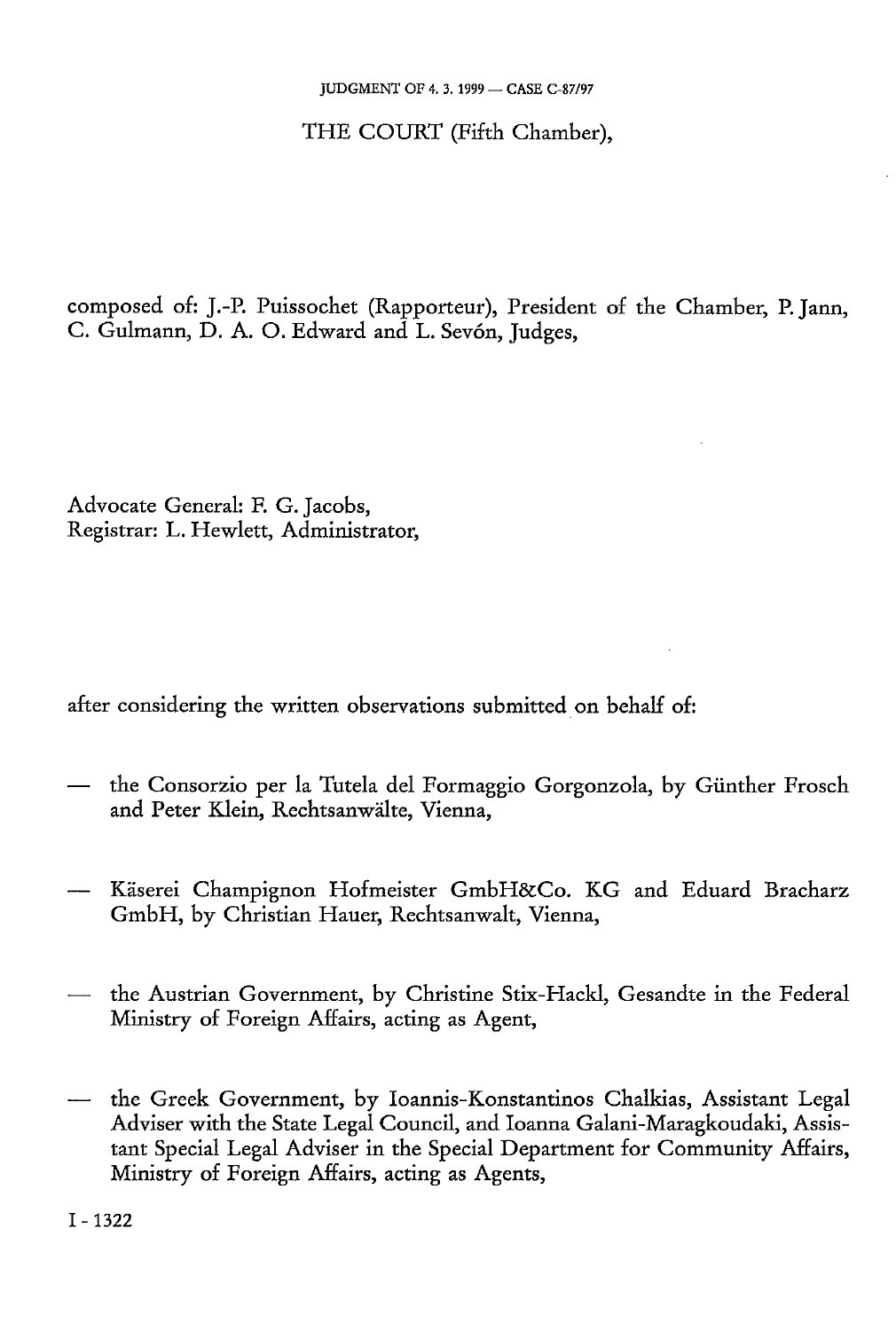```
CONSORZIO PER LA TUTELA DEL FORMAGGIO GORGONZOLA v KÄSEREI CHAMPIGNON HOFMEISTER AND 
                           BRACHARZ
```
- the French Government, by Kareen Rispal-Bellanger, Deputy Head of the Legal Directorate of the Ministry of Foreign Affairs, and Frederic Pascal, Administrative Attache in the same directorate, acting as Agents,
- the Italian Government, by Professor Umberto Leanza, Head of the Legal Department in the Ministry of Foreign Affairs, acting as Agent, assisted by Ivo M. Braguglia, Avvocato dello Stato,
- the Commission of the European Communities, by José Luis Iglesias Buhigues, Legal Adviser, acting as Agent, assisted by Bertrand Wägcnbaur, Rechtsanwalt, Hamburg,

having regard to the Report for the Hearing,

after hearing the oral observations of the Consorzio per la Tutela del Formaggio Gorgonzola, represented by Günther Frosch and Peter Klein; Käserei Champignon Hofmeister GmbH&Co. KG and Eduard Bracharz GmbH, represented by Christian Hauer; the Greek Government, represented by loannis-Konstantinos Chalkias and Ioanna Galani-Maragkoudaki; the French Government, represented by Christina Vasak, Assistant Secretary for Foreign Affairs in the Legal Directorate of the Ministry of Foreign Affairs, acting as Agent; the Italian Government, represented by Ivo M. Braguglia; and the Commission, represented by José Luis Iglesias Buhigues, assisted by Bertrand Wägenbaur, at the hearing on 24 September 1998,

after hearing the Opinion of the Advocate General at the sitting on 17 December 1998,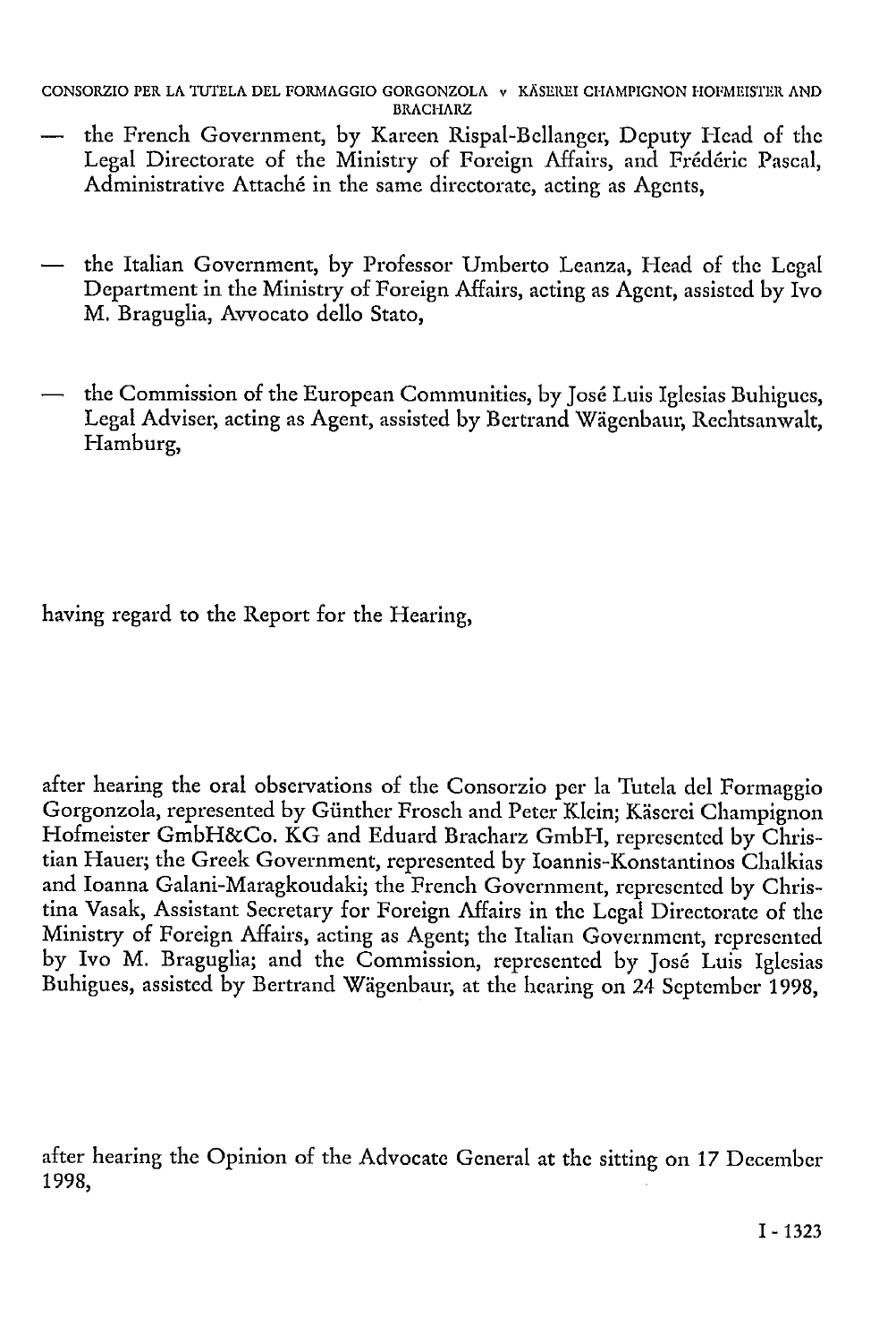gives the following

### **Judgment**

- 1 By order of 18 July 1996, received at the Court on 27 February 1997, the Handelsgericht (Commercial Court), Vienna, referred to the Court for a preliminary ruling under Article 177 of the EC Treaty two questions on the interpretation of Articles 30 and 36 of that Treaty.
- 2 Those questions arose in proceedings brought by the Consorzio per la Tutela del Formaggio Gorgonzola against Käserei Champignon Hofmeister GmbH&Co. KG (hereinafter 'Käserei Champignon') and Eduard Bracharz GmbH (hereinafter 'Eduard Bracharz') concerning an application for an order prohibiting the marketing in Austria of a blue cheese under the designation 'Cambozola' and requiring cancellation of the 'Cambozola' trade mark.
- 3 The Consorzio per la Tutela del Formaggio Gorgonzola initially based its application on provisions of international law and Austrian legislation.

#### **The relevant provisions of international law and national legislation**

4 Under Article 3 of the international Convention for the use of designations of origin and names of cheeses, signed at Stresa on 1 June 1951 (hereinafter 'the Stresa Convention'), only 'cheese manufactured or matured in traditional regions, by

I - 1324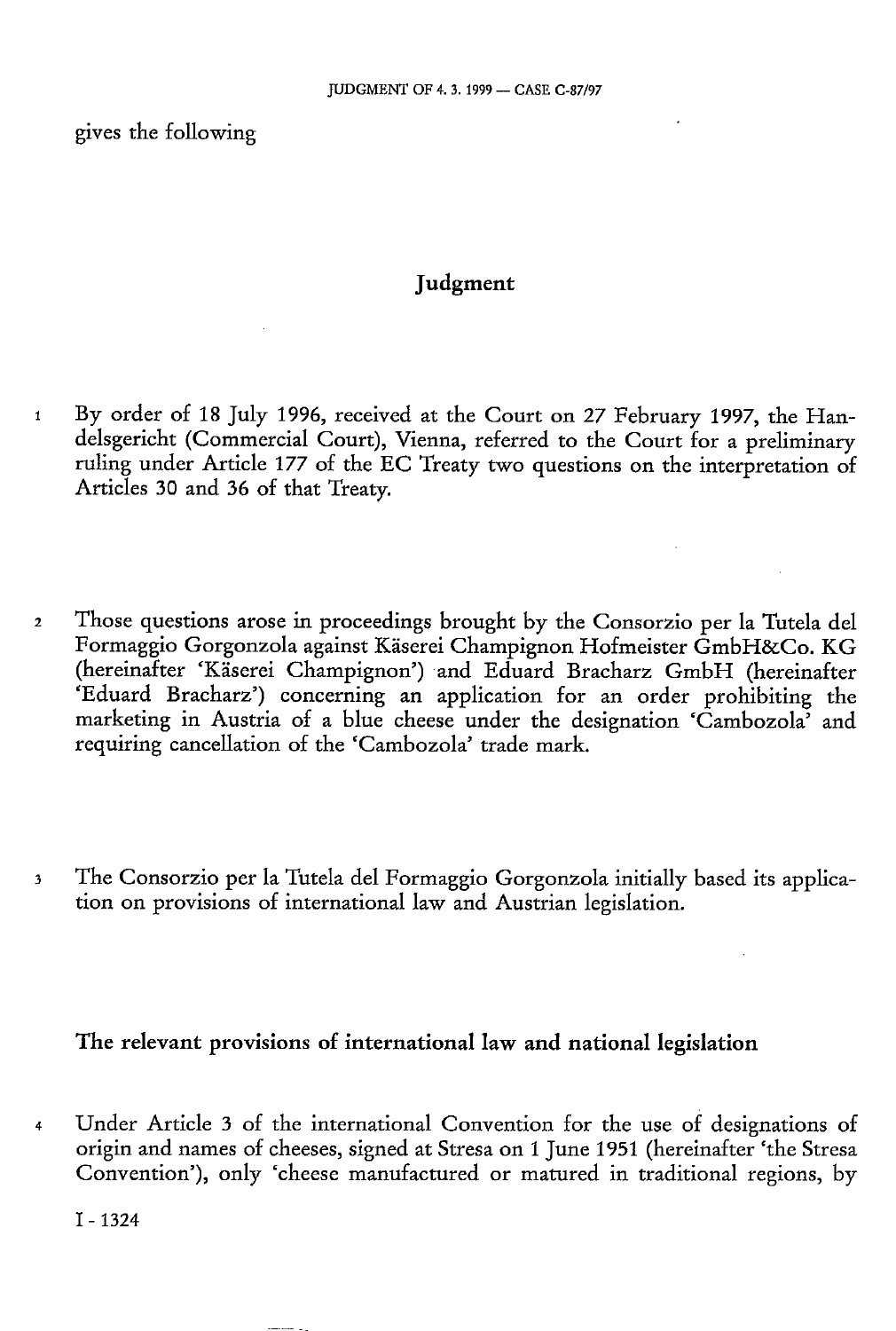virtue of local, loyal and uninterrupted usages' may benefit from designations of origin governed by national legislation. Article 1 of the Convention prohibits the use of descriptions which contravene that principle. Following the addition of the protocol annexed to it, the Convention lists 'Gorgonzola (Italy)' as a designation of origin.

5 The Stresa Convention applied in Austrian territory with effect from 11 July 1955 and ceased to produce its effects there as from 9 February 1996, following its abrogation by the Austrian Government by diplomatic note of 30 November 1994.

6 Article 2 of the Agreement between the Austrian Government and the Italian Government on geographical designations of origin and names of certain products, signed in Rome on 1 February 1952, prohibits the importation and sale of all products bearing, or displaying on their packaging or in their trade marks, designations and names listed in the annex, which are liable to mislead the public as to the origin, variety, nature or specific qualities of those products or goods. The Additional Protocol to the Agreement, signed in Vienna on 17 December 1969, extended protection under the Agreement to the designation 'Gorgonzola', but only in the event of the expiry or amendment of the Stresa Convention.

7 Section 2 of the Gesetz gegen den unlauteren Wettbewerb (Austrian Law against unfair competition) outlaws misleading practices, in particular with respect to the quality, origin and method of production of goods, and Section 9 thereof prohibits the abuse of trade names.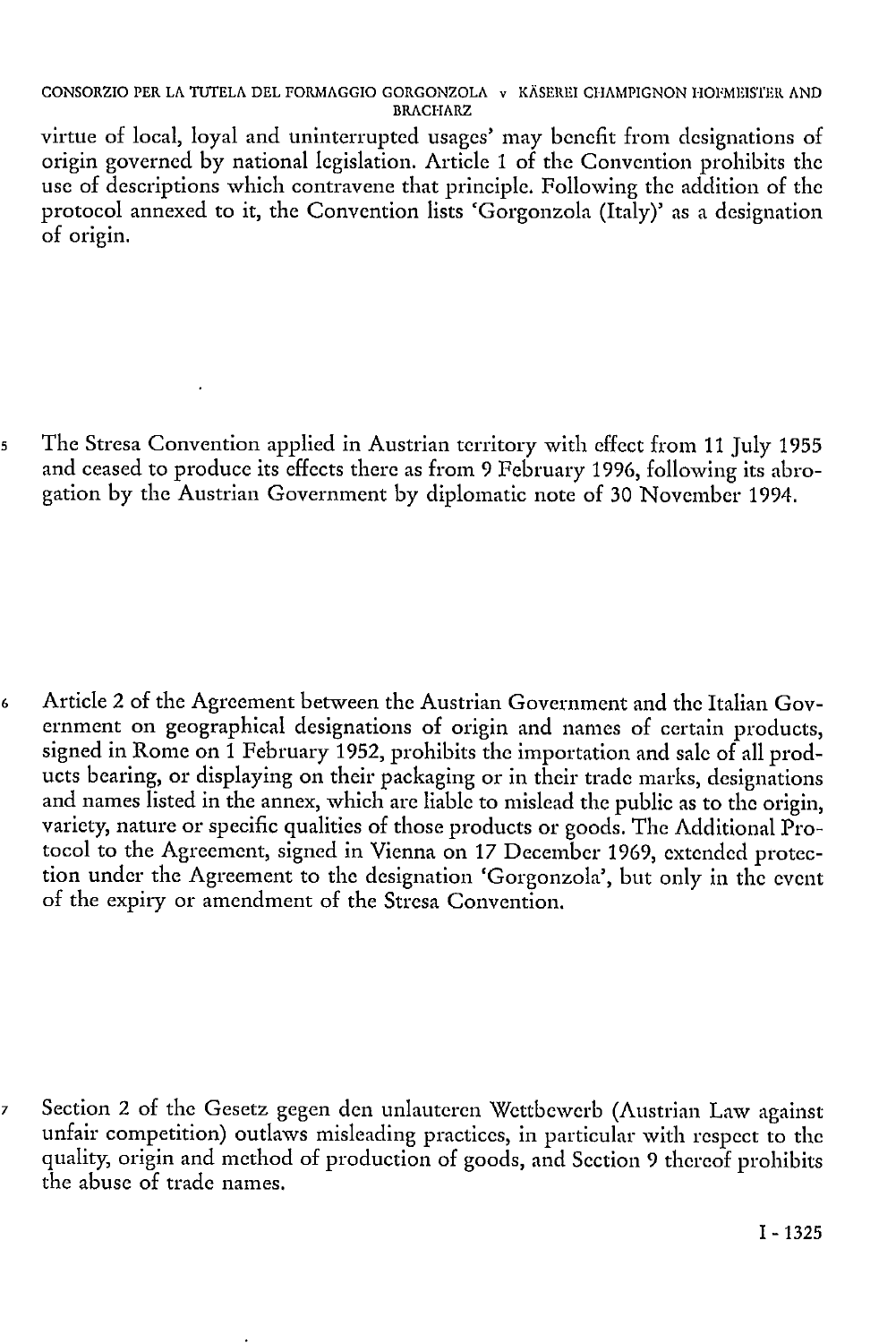## **Community law**

8 Under Article 2 of Commission Regulation (EC) No 1107/96 of 12 June 1996 on the registration of geographical indications and designations of origin under the procedure laid down in Article 17 of Council Regulation (EEC) No 2081/92 (OJ 1996 L 148, p. 1) and Title A of the annex thereto, 'Gorgonzola' is a designation of origin protected at Community level with effect from 21 June 1996. Articles 13 and 14 of Council Regulation (EEC) No 2081/92 of 14 July 1992 on the protection of geographical indications and designations of origin for agricultural products and foodstuffs (OJ 1992 L 208, p. 1) lay down the conditions for the continuing use of a trade mark which may be incompatible with a designation of origin in respect of which an application for registration has been lodged after the trade mark was registered.

- 9 Under Article 13(1) and (2) of Regulation No 2081/92:
	- ' 1 . Registered names shall be protected against:
	- (a) any direct or indirect commercial use of a name registered in respect of products not covered by the registration in so far as those products are comparable to the products registered under that name or in so far as using the name exploits the reputation of the protected name;
	- (b) any misuse, imitation or evocation, even if the true origin of the product is indicated or if the protected name is translated or accompanied by an expression such as "style", "type", "method", "as produced in", "imitation" or similar;

I - 1326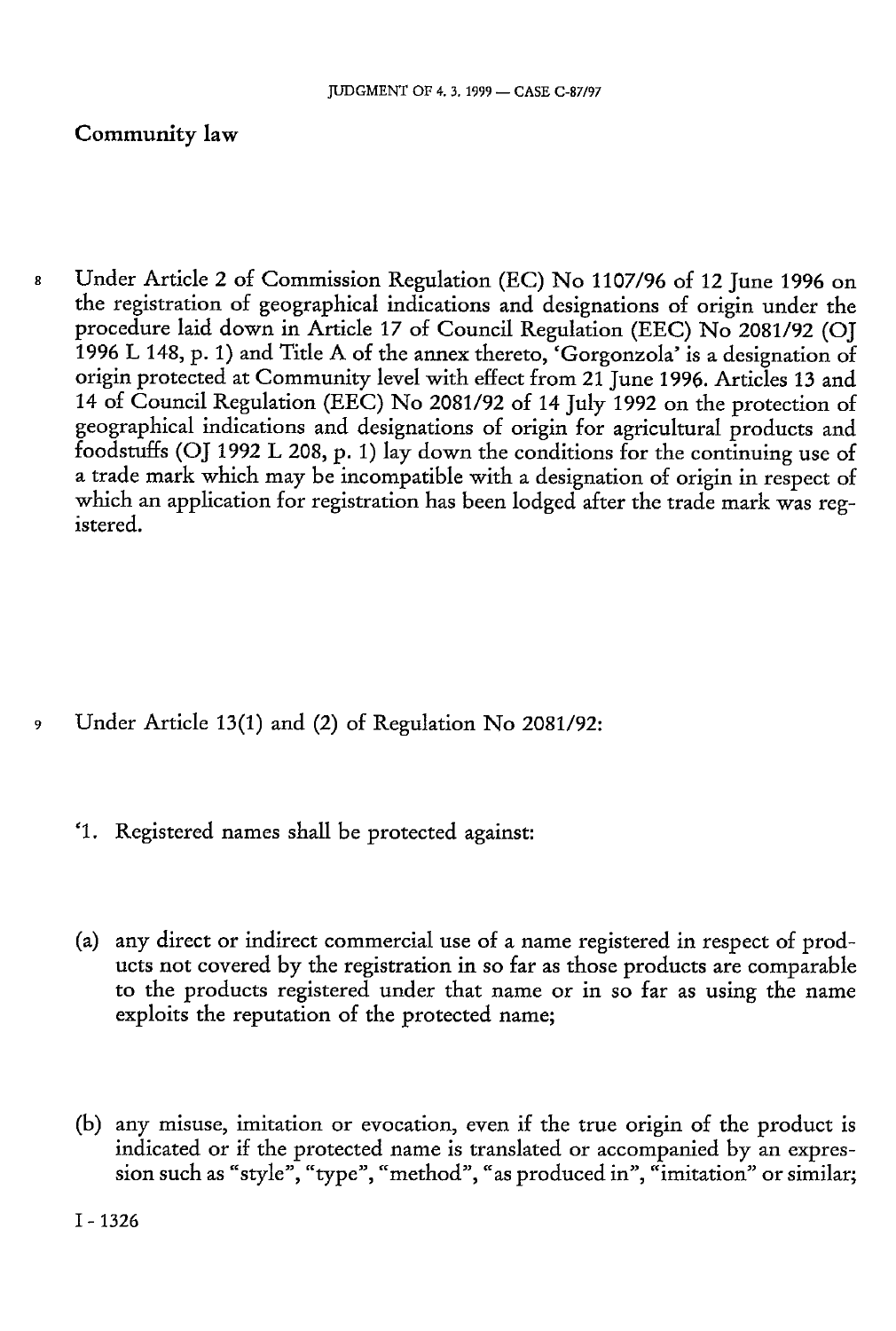- (c) any other false or misleading indication as to the provenance, origin, nature or essential qualities of the product, on the inner or outer packaging, advertising material or documents relating to the product concerned, and the packing of the product in a container liable to convey a false impression as to its origin;
- (d) any other practice liable to mislead the public as to the true origin of the product.
	- $\ddotsc$
- 2. However, Member States may maintain national measures authorising the use of the expressions referred to in paragraph 1(b) for a period of not more than five years after the date of publication of this regulation, provided that:

— the products have been marketed legally using such expressions for at least five years before the date of publication of this regulation,

— the labelling clearly indicates the true origin of the product.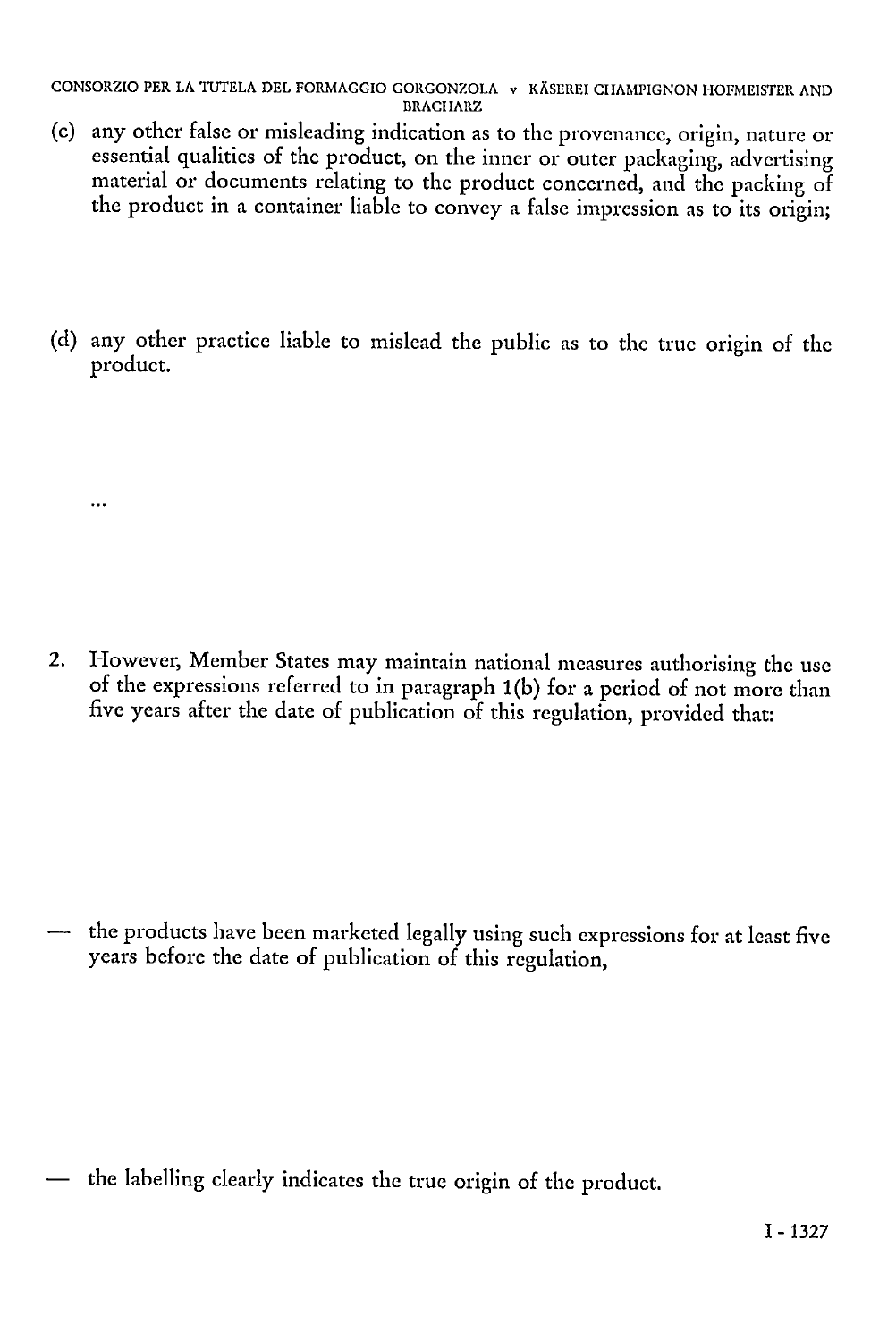However, this exception may not lead to the marketing of products freely on the territory of a Member State where such expressions are prohibited.'

io Article 14(2) of that regulation provides:

'With due regard for Community law, use of a trade mark corresponding to one of the situations referred to in Article 13 which was registered in good faith before the date on which application for registration of a designation of origin or geographical indication was lodged may continue notwithstanding the registration of a designation of origin or geographical indication, where there are no grounds for invalidity or revocation of the trade mark as provided respectively by Article  $3(1)(c)$ and (g) and Article 12(2)(b) of First Council Directive 89/104/EEC of 21 December 1988 to approximate the laws of the Member States relating to trade marks.'

n Article 3(1) of the First Council Directive 89/104/EEC of 21 December 1988 to approximate the laws of the Member States relating to trade marks (OJ 1989 L 40, p. 1) provides:

'The following shall not be registered or if registered shall be liable to be declared invalid: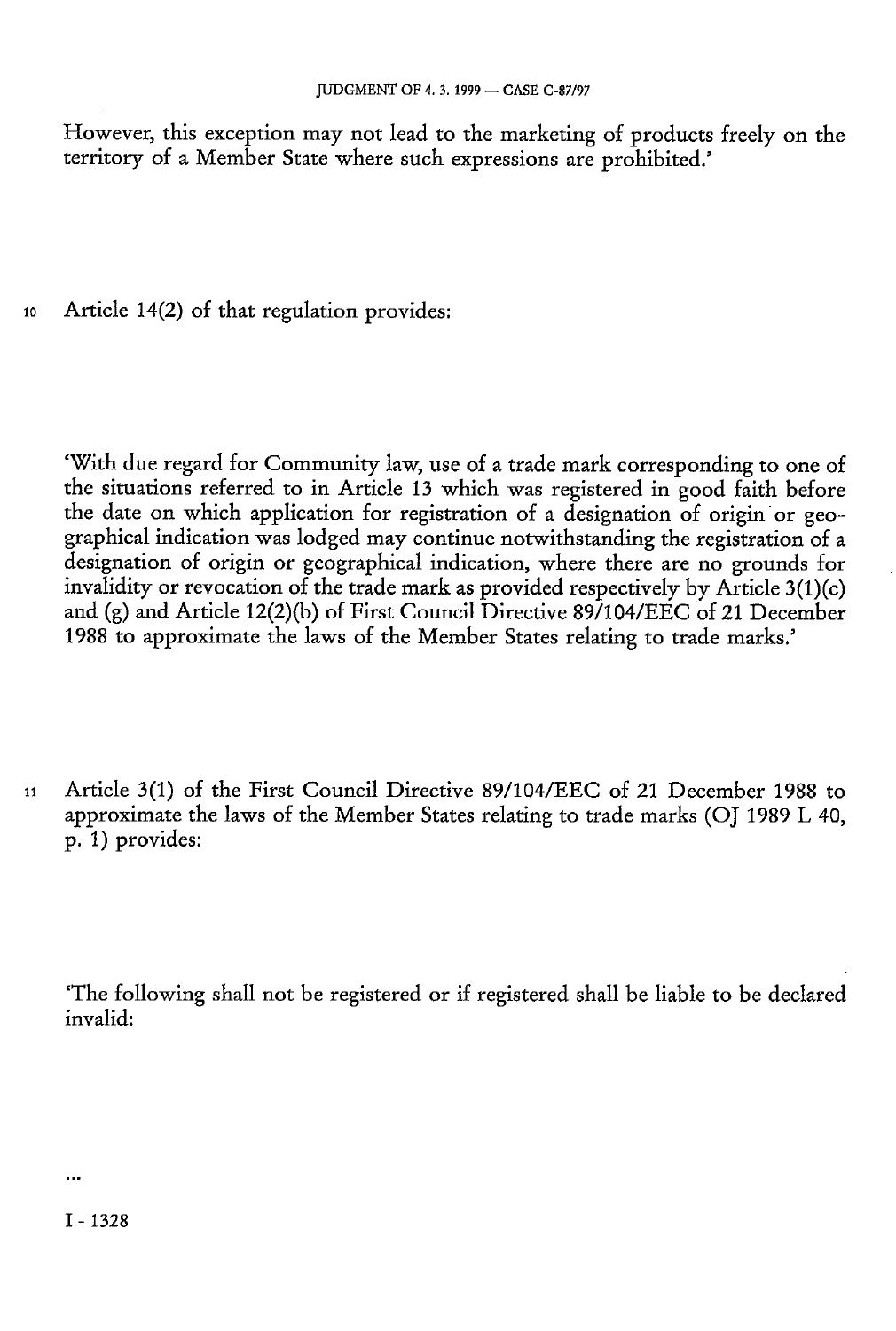(c) trade marks which consist exclusively of signs or indications which may serve, in trade, to designate the kind, quality, quantity, intended purpose, value, geographical origin, or the time of production of the goods or of rendering of the service, or other characteristics of the goods or service:

(g) trade marks which are of such a nature as to deceive the public, for instance as to the nature, quality or geographical origin of the goods or service;

12 Article 12(2) of that directive provides:

.<br>...

 $\ddotsc$ 

 $\ddotsc$ 

'A trade mark shall also be liable to revocation if, after the date on which it was registered,

(b) in consequence of the use made of it by the proprietor of the trade mark or with his consent in respect of the goods or services for which it is registered, it is liable to mislead the public, particularly as to the nature, quality or geographical origin of those goods or services.'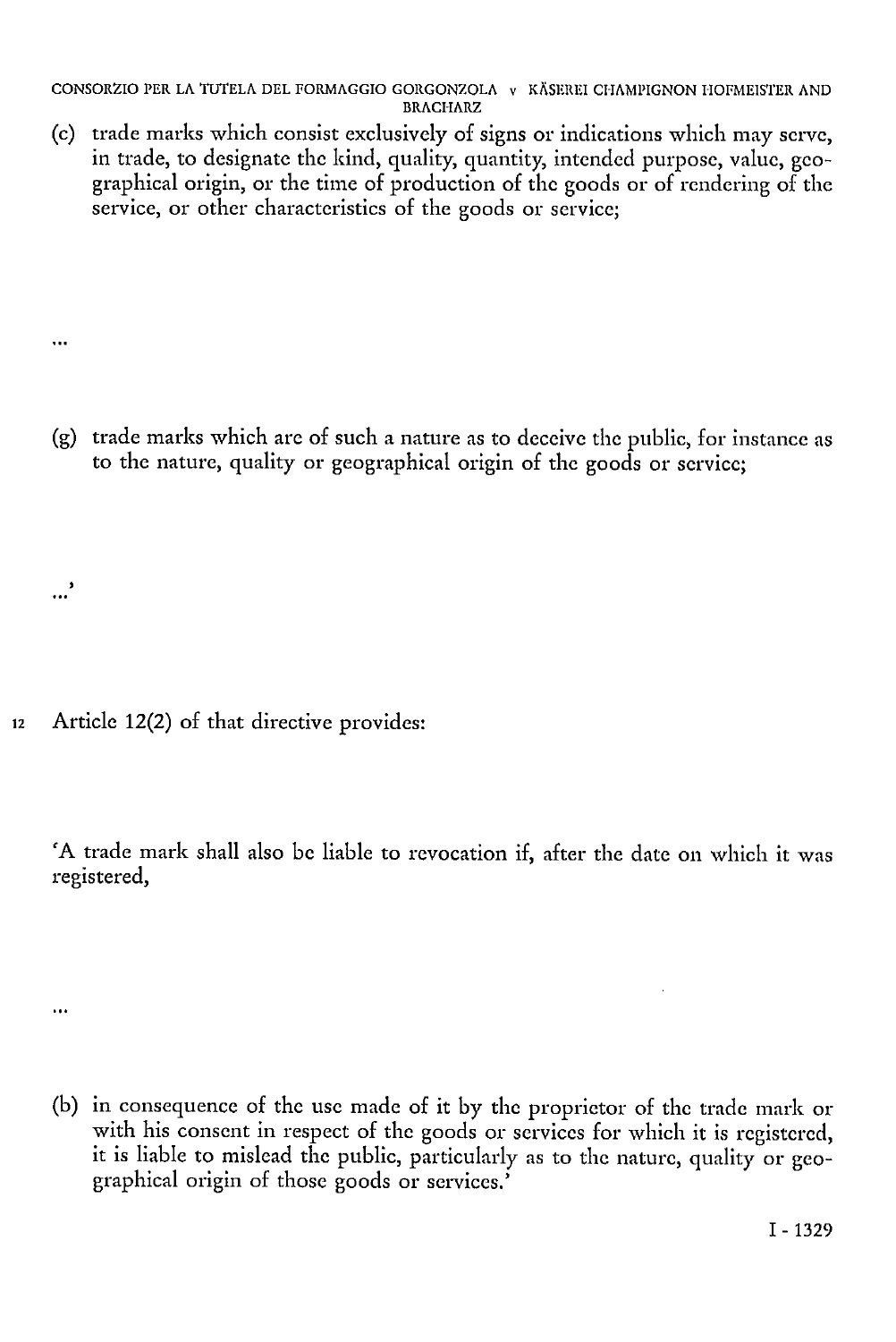#### The questions referred

- i3 After making an interim order on 24 June 1994 prohibiting the defendants in the main proceedings from marketing blue cheese under the name 'Cambozola' for the duration of the proceedings, the Handelsgericht Wien raised the question whether, following the accession of the Republic of Austria to the European Union, the measures applied for — the subject of the order for reference — were compatible with the Community rules on the free movement of goods. Arguably, they may constitute a measure having equivalent effect to a quantitative restriction within the meaning of Article 30 of the Treaty but, their aim being to protect an indication of geographical origin, they may be justified under Article 36 of the Treaty.
- 14 Considering that it needed an interpretation of those provisions in order to adjudicate on the dispute, the Handelsgericht Wien decided to stay proceedings and refer the following two questions to the Court for a preliminary ruling:

'Is it compatible, in the current state of Community law, with the principles of the free movement of goods (Articles 30 and 36 of the EC Treaty) that a cheese which has been lawfully produced in a Member State since 1977 and designated by the name "Cambozola", and which has been marketed in another Member State since 1983, is not permitted to be marketed in the latter Member State under the name "Cambozola", on the basis of a national measure referring to an international agreement for the protection of geographical designations of origin and names of certain products (which protects the designation "Gorgonzola" ...) and referring to a national prohibition of misleading statements?

Does it make any difference to the answer to that question if the packaging of the cheese designated as "Cambozola" bears a clearly visible indication of the country of manufacture ("Deutscher Weichkäse" [German soft cheese]), if that cheese is as a rule not displayed and sold to consumers in the form of whole cheeses, but in pieces, sometimes without the original packaging?'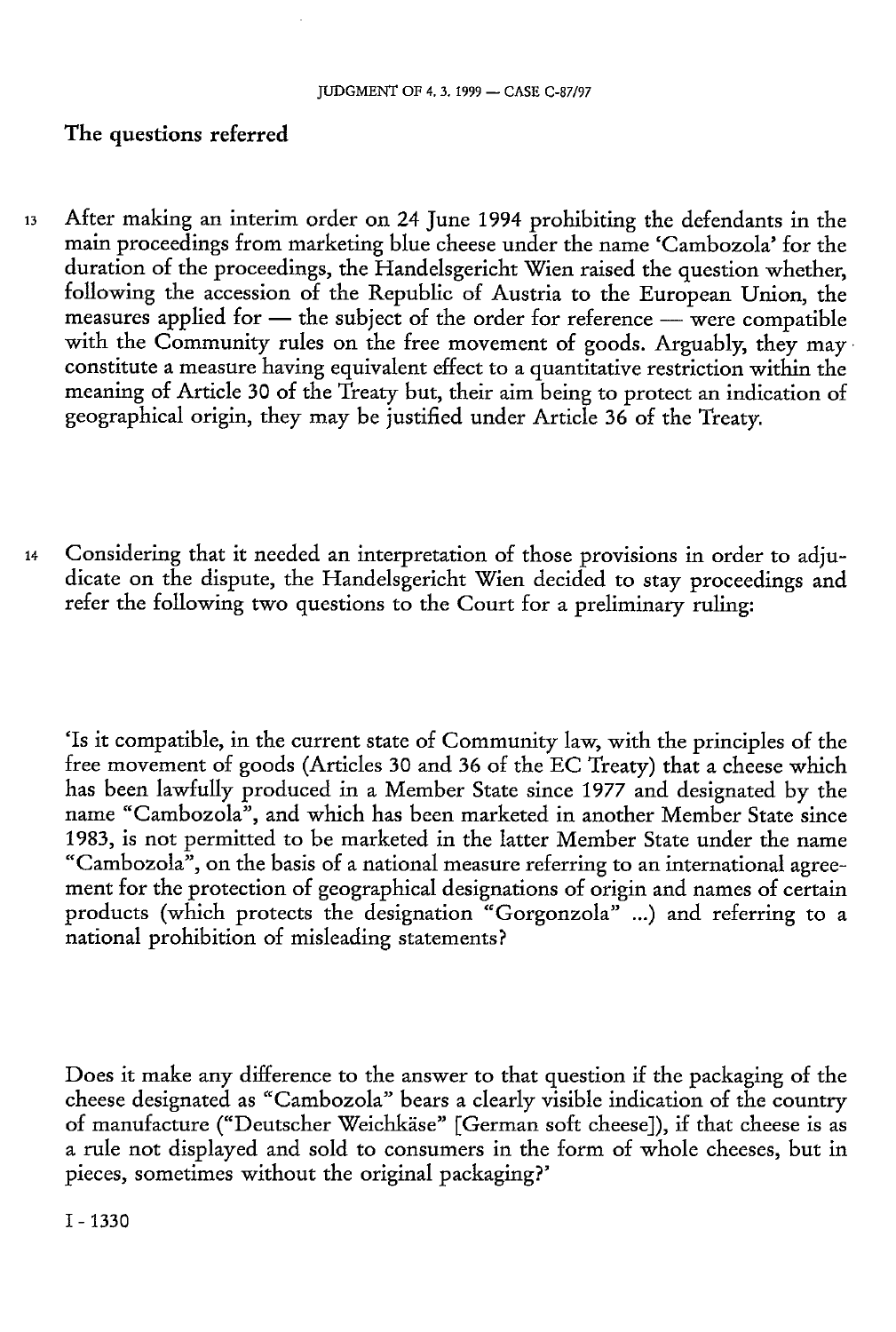- is Protection of the designation of origin 'Gorgonzola' was brought within the purview of Community law with effect from 21 June 1996, the date of the entry into force of the registration of that designation under Regulation No 1107/96, in accordance with Regulation No 2081/92. Thus, the questions referred to the Court must be addressed solely in the context of the Community rules for the protection of designations of origin for agricultural products and foodstuffs.
- 16 Even though, strictly speaking, the national court has directed its questions solely to the interpretation of Articles 30 and 36 of the Treaty, the Court is not thereby precluded from providing the national court with all those elements for the interpretation of Community law which may be of assistance in adjudicating on the case pending before it, whether or not that court has specifically referred to them in its questions (see, in particular, to that effect Case C-241/89 SARPP [1990] ECR 1-4695, paragraph 8, and Case C-315/92 *Verband Sozialer Wettbewerb ('Clinique')*  [1994] ECR 1-317, paragraph 7).
- <sup>17</sup> In this case, it is plain from the forms of order sought in the main proceedings that the debate concerning the law as it stood before the entry into force of Regulation No 1107/96 and before registration of the protected designation of origin 'Gorgonzola' has no bearing on the outcome of the case. That is also clear from the actual wording of the questions, by which the national court expressly seeks a ruling from the Court on 'the current state of Community law'.
- is The plaintiff argues that, in so far as the protection afforded by a Member State to a designation of origin is wider in scope than that available under Community law, that national protection continues after the designation has been registered in accordance with Regulation No 2081/92. That argument is, however, contradicted by the wording of Article 17(3) of that regulation, which permits Member States to maintain national protection of a name only until such time as a decision has been taken on its registration as a name protected at Community level (see, to that effect, Joined Cases C-129/97 and C-130/97 *Chiciak and Fol* [1998] ECR 1-3315, paragraph 28). Consequently, only the legal rules laid down by Regulation No  $2081/92$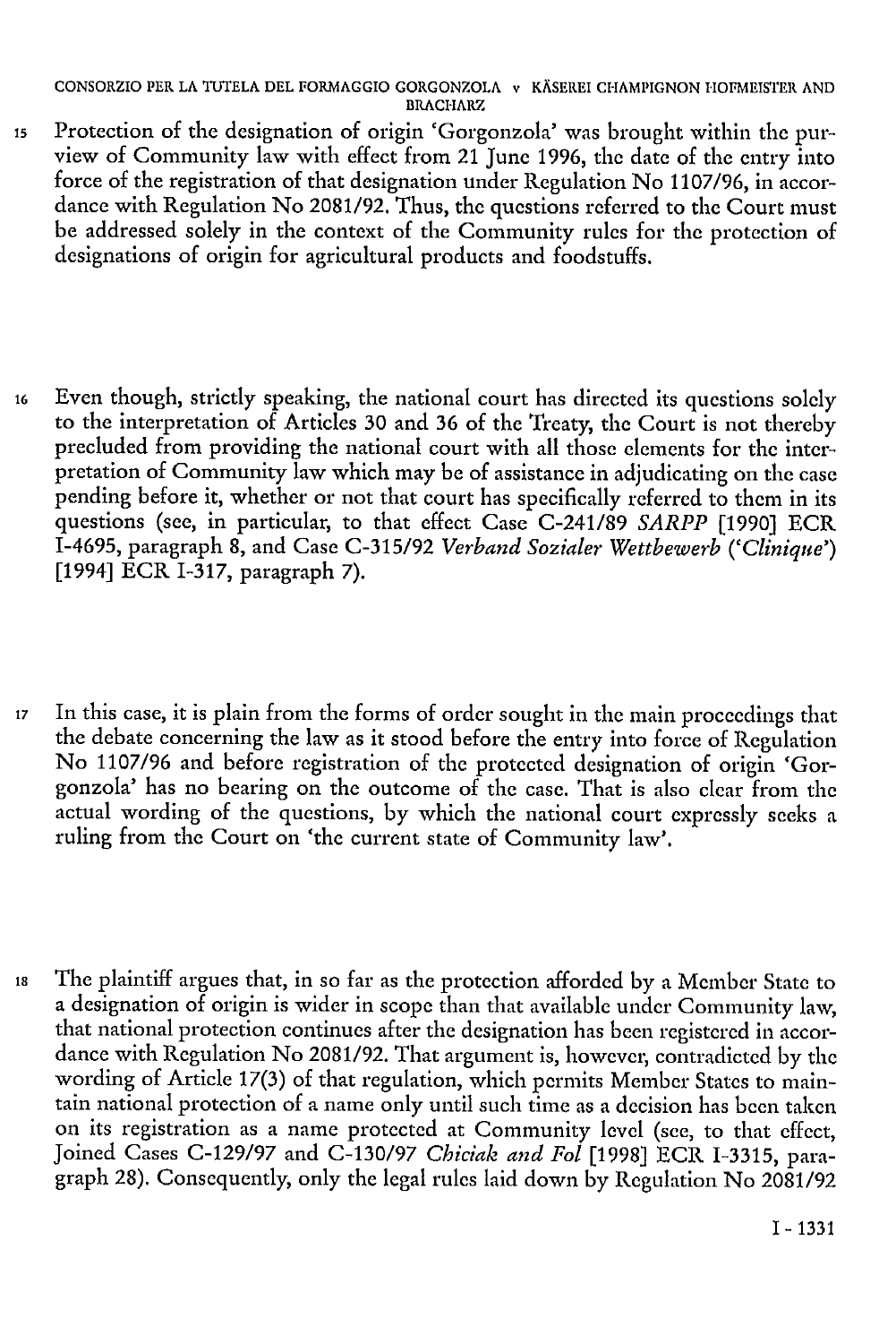are, together with the Treaty rules, relevant for the purpose of answering the questions referred.

- 19 By its questions which must be considered together the national court asks essentially whether Community law precludes national measures which, in order to ensure the protection of the designation of origin 'Gorgonzola', prohibit the distribution of blue cheese under the name 'Cambozola' even where the packaging of the product in question indicates its true origin.
- 20 Articles 30 and 36 of the Treaty do not preclude the application of rules laid down by a bilateral convention between Member States on the protection of indications of provenance and designations of origin, provided that the protected names have not become generic in the country of origin (see Case C-3/91 *Exportur* [1992] ECR 1-5529, paragraph 39). *A fortiori,* they do not preclude Member States from taking the measures necessary for the protection of names registered in accordance with Regulation No 2081/92 and which, as such, pursuant to Article 3 of that regulation, are not generic. In order to give the national court a useful answer in the present case, it is therefore enough to provide it with the interpretation of the Community provisions governing the possibility of continuing to use a trade mark such as 'Cambozola'.
- 21 Article 14 of Regulation No 2081/92 specifically governs the relationship between names registered under the regulation and trade marks. Accordingly, although Article 13(2) thereof allows, by way of exception, the maintenance of national measures authorising the use of certain expressions during a period of five years, the aim of that provision is not to allow the continued use of trade marks. Contrary to the Austrian Government's assertion in its observations, Article 13(2) — both in its initial version and as amended by Council Regulation (EC) No  $535/97$  of 17 March 1997 (OJ 1997 L 83, p. 3) — does not therefore apply to situations of the kind at issue in the main proceedings.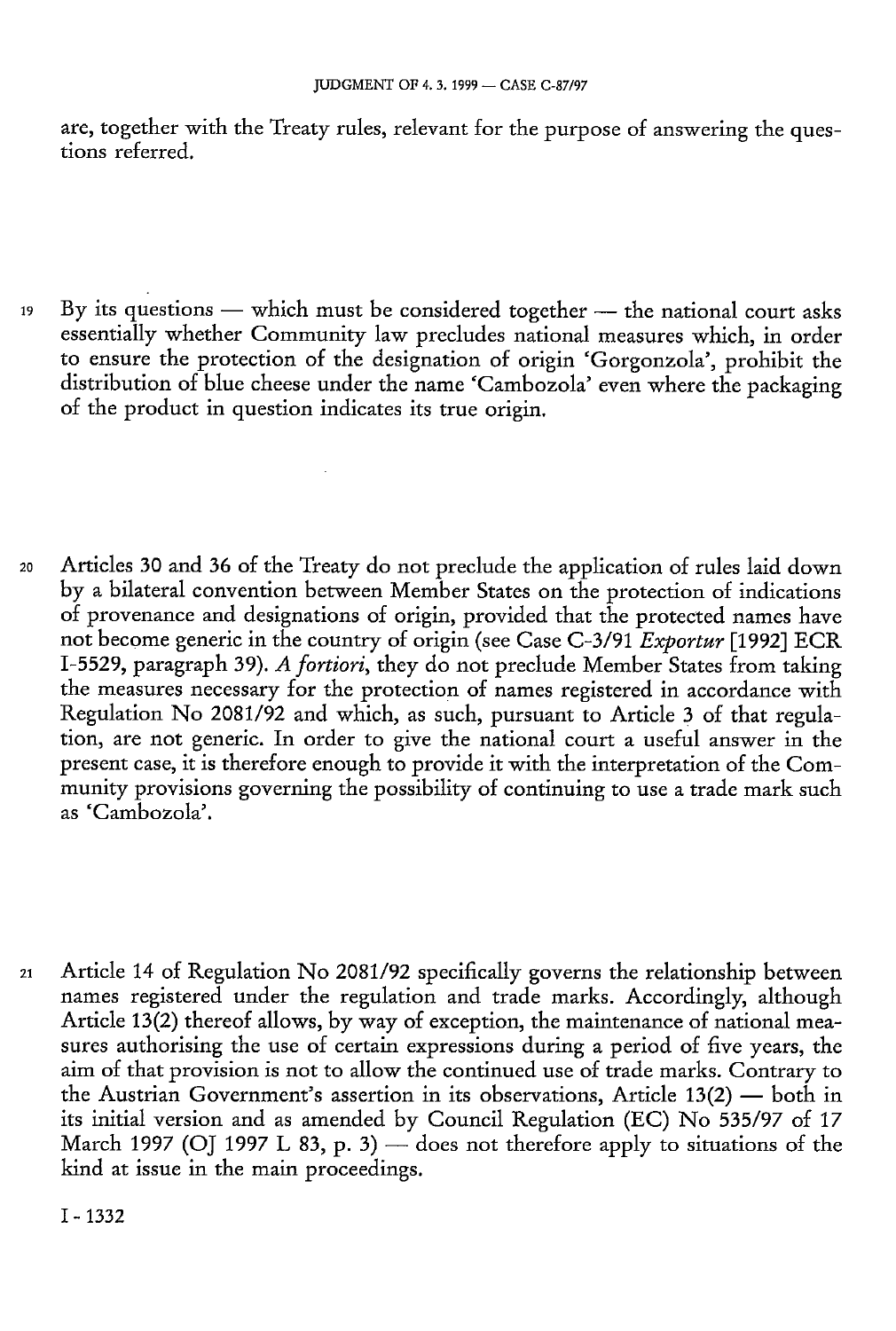- 22 It must first be determined whether the use of a term such as 'Cambozola', in circumstances such as those of this case, corresponds to one of the situations covered by Article 13(1) of Regulation No 2081/92.
- 23 According to the defendants, this is not so. They contend in particular that there is no 'evocation' within the meaning of Article 13(1)(b) of Regulation No 2081/92 where there is merely an association of ideas which, in disputes concerning trade marks, does not amount to a likelihood of confusion (Case C-251/95 *SABEL* [1997] ECR 1-6191), or where the term at issue merely reproduces part of a protected designation the component elements of which are not protected as such by Community law *(Chiciak and Fol,* cited above, paragraph 39).
- 24 On the other hand, the plaintiff in the main proceedings, the governments which have submitted written observations and the Commission all argue that the situation at issue is covered by Article 13(1) of Regulation No 2081/92. The Italian Government further observes that it is for the national court to decide how that provision should be applied to the facts of the case before it.
- 25 'Evocation', as referred to in Article 13(l)(b) of Regulation No 2081/92, covers a situation where the term used to designate a product incorporates part of a protected designation, so that when the consumer is confronted with the name of the product, the image triggered in his mind is that of the product whose designation is protected.
- 26 As the Advocate General states in points 37 and 38 of his Opinion, it is possible, contrary to the view taken by the defendants, for a protected designation to be evoked where there is no likelihood of confusion between the products concerned and even where no Community protection extends to the parts of that designation which are echoed in the term or terms at issue.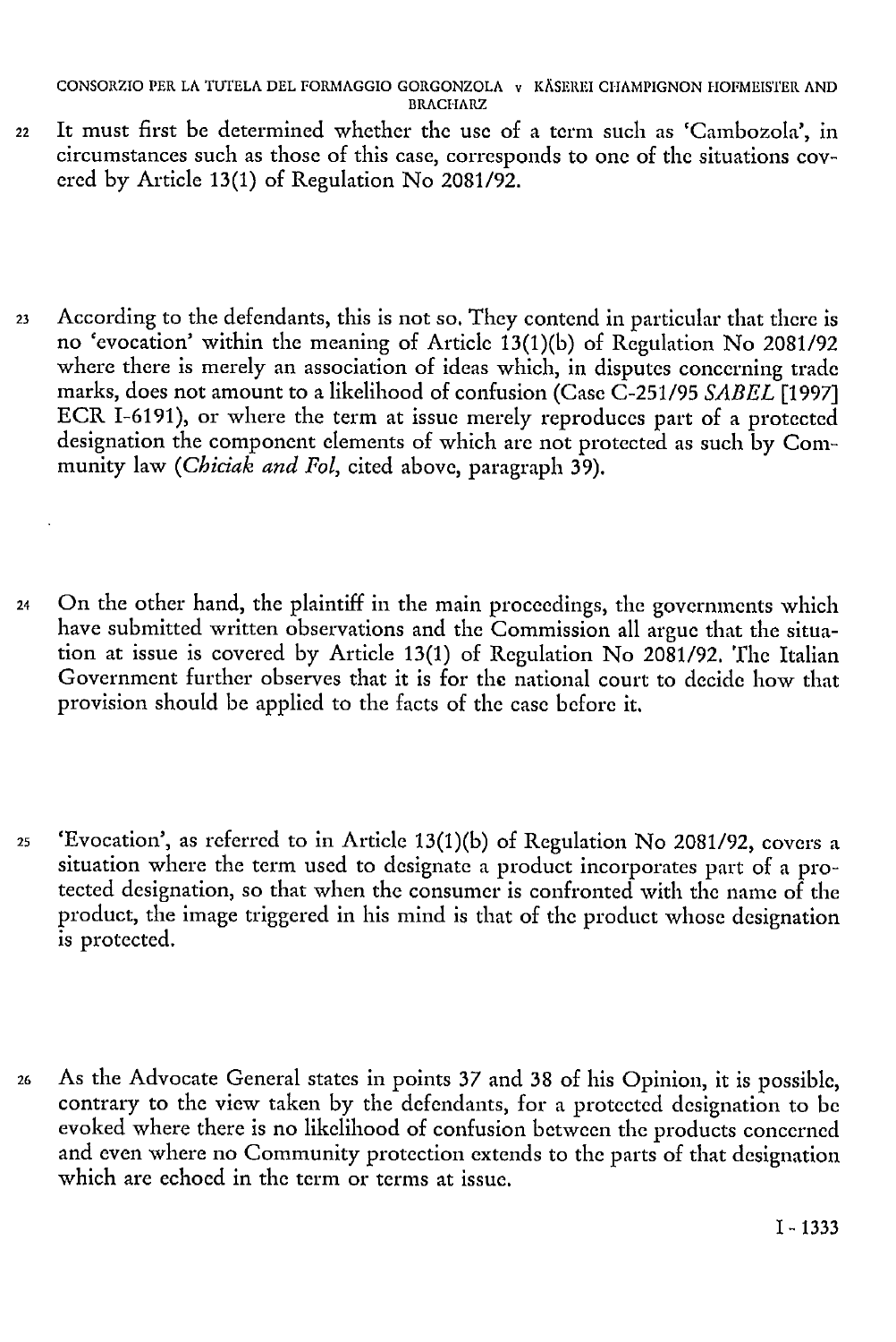27 Since the product at issue is a soft blue cheese which is not dissimilar in appearance to 'Gorgonzola', it would seem reasonable to conclude that a protected name is indeed evoked where the term used to designate that product ends in the same two syllables and contains the same number of syllables, with the result that the phonetic and visual similarity between the two terms is obvious.

28 In that connection, it would also seem appropriate for the national court to take into account advertising material published by Käserei Champignon and placed before the courts by the plaintiff, which suggests that the phonetic similarity between the two names is not fortuitous.

29 Article 13(l)(b) of Regulation No 2081/92 also expressly provides that the indication of the true origin of the product on its packaging or otherwise has no bearing on the application to that product of the concepts referred to in that subparagraph.

30 Since use of a trade mark such as 'Cambozola' corresponds to one of the sets of circumstances in which registered names are to enjoy protection, it must next be determined whether the conditions laid down in Article 14(2) of Regulation No 2081/92 are satisfied, so as to allow the continued use of an earlier trade mark.

31 First, the trade mark must have been registered in good faith before the date when the application for registration of the designation of origin or geographical indication was lodged.

I-1334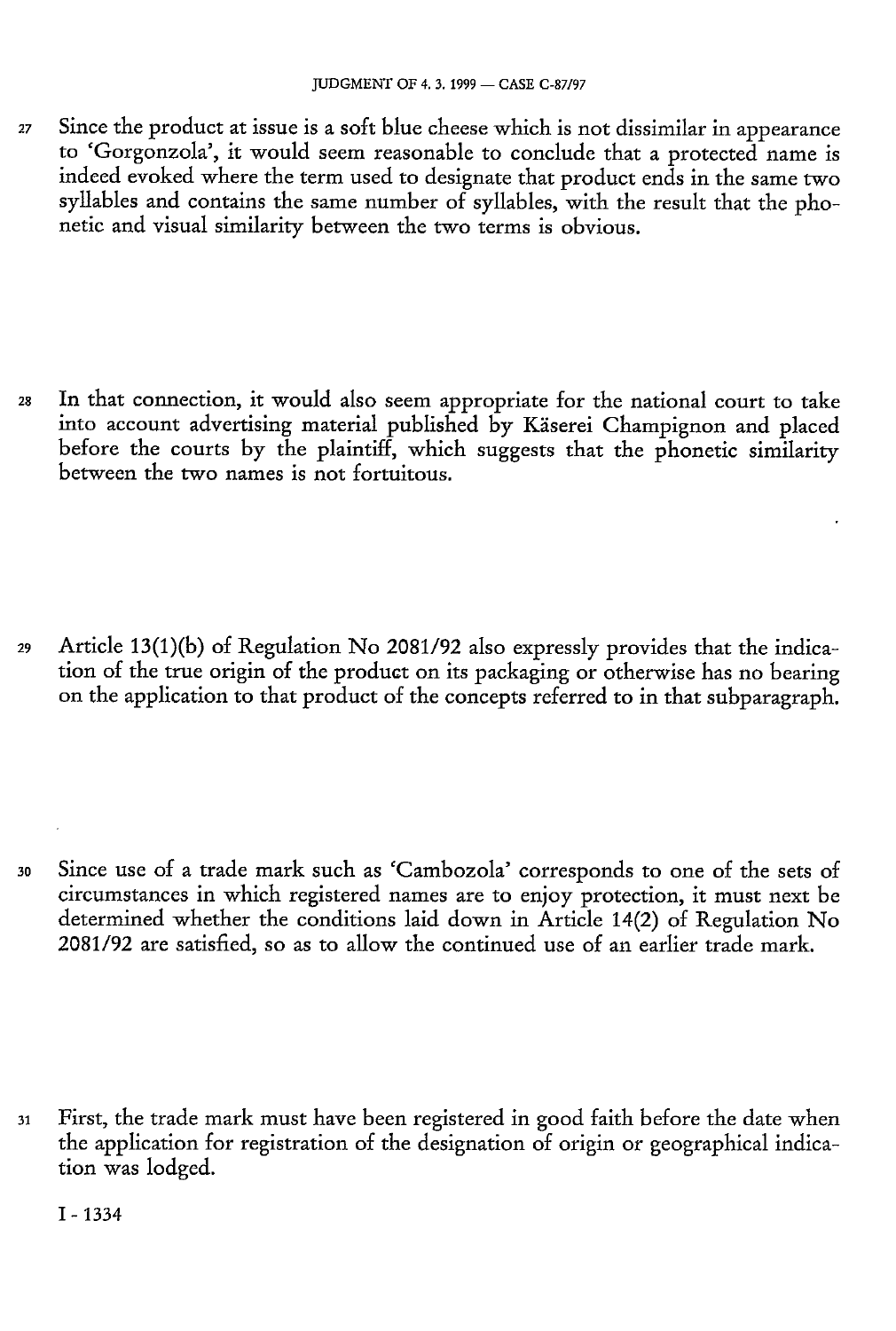- 32 The plaintiff submits on this point that the provisions derogating from the protection of designations under Article 13 must be strictly construed and that registration of the trade mark 'Cambozola' in Austria cannot have been made in good faith within the meaning of Article 14(2) since it has been unlawful from the outset. In 1983, when the trade mark 'Cambozola' was lodged in Austria, the protection enjoyed there by the designation 'Gorgonzola' was essentially similar — albeit founded on a different legal basis — to the protection guaranteed since 1996 by Community law.
- 33 The Italian Government points out also that the Austrian authorities should have refused to register the trade mark 'Cambozola', which has from the outset contravened the rules in force, and which accordingly cannot be deemed to have been registered in good faith.
- 34 The Commission maintains that it is for the national court alone to decide whether registration was made in good faith, to which end it must first verify that registration was genuinely made in compliance with the rules of law in force at the time.
- 35 The concept of good faith referred to in Article 14(2) of Regulation No 2081/92 must be viewed in the light of the entire body of legislation, both national and international, in force at the time when the application for registration of the trade mark was lodged. The proprietor of the trade mark cannot in principle benefit from a presumption of good faith if the legislation in force at the material time clearly precluded acceptance of his application.
- 36 However, it is not for the Court, when ruling on the interpretation of Regulation No 2081/92, to decide on the effect of the provisions of national and international law which protected designations of origin in Austria before such protection was guaranteed by Community law, nor, consequently, to glean the particular circumstances in which the application may have been submitted. As the Commission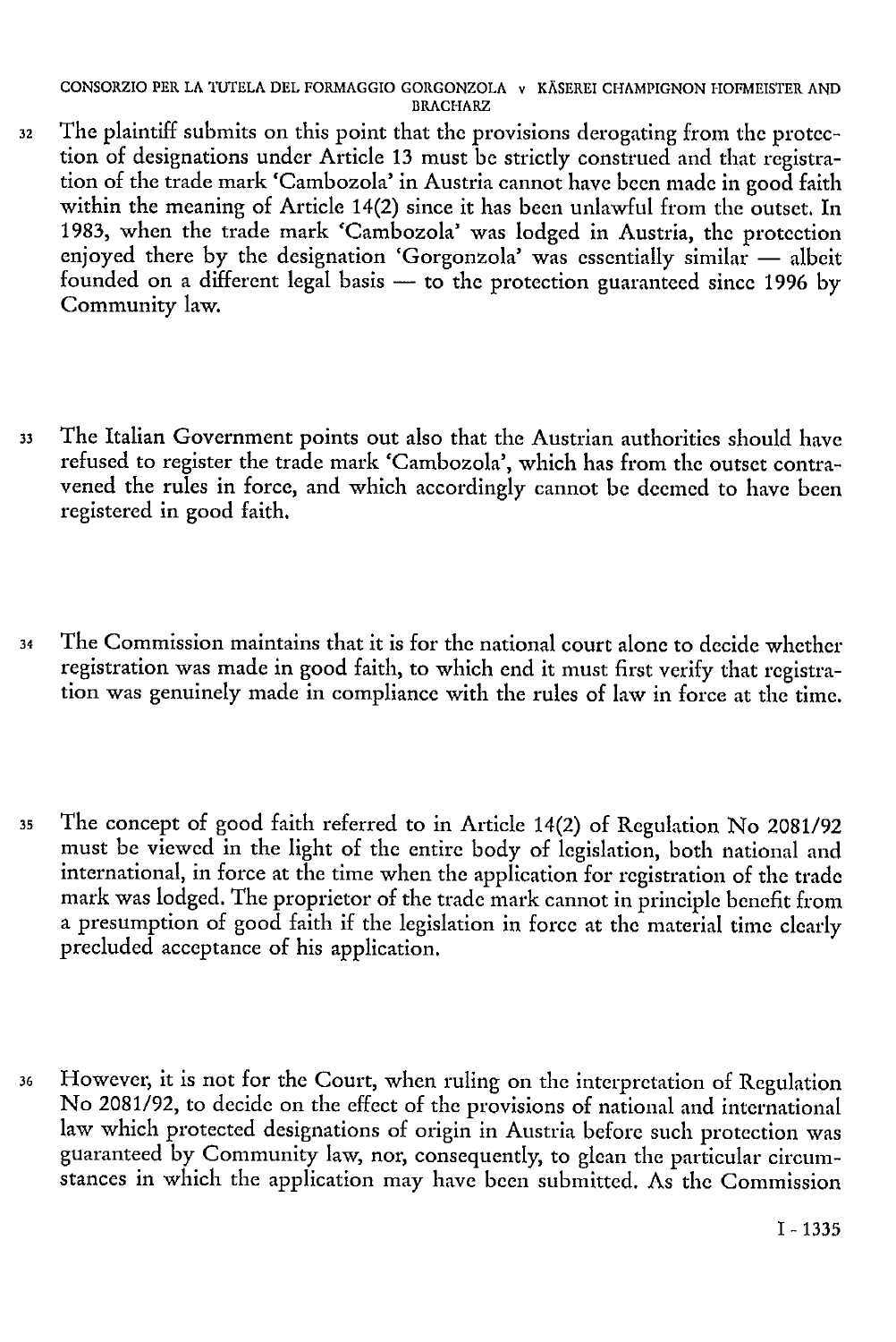rightly observes, only the national court before which the case is pending is in a position to carry out an analysis of that nature.

37 Secondly, if the use of a trade mark registered in good faith is to be allowed to continue, it must not be liable to be declared invalid or revoked on the grounds set out in the relevant provisions of the First Directive 89/104.

38 The plaintiff submits on this point that the trade mark in question is of such a nature as to deceive the public as to the nature, quality or geographical origin of the product for which it is registered and liable to be declared invalid under Article  $3(1)(g)$  of the First Directive 89/104.

39 The Italian Government also maintains that, in view of the trade mark's capacity to mislead the consumer, Käserei Champignon and Eduard Bracharz cannot rely on Article 14(2) of Regulation No  $2081/92$ .

40 The Commission points out that the rules laid down in Article  $3(1)(c)$  and  $(g)$  and Article 12(2)(b) of the First Directive 89/104 must be narrowly construed since they constitute exceptions, on grounds of public policy, to the proliferation of types of trade mark. From that, the Commission deduces that neither the trade mark 'Cambozola' nor the manner of its use makes such a specific reference to a particular geographical origin as to be liable to deceive or mislead the public as to the nature, quality or geographical origin of the product. In the Commission's view, none of the grounds set out in Articles 3 and 12 of the First Directive 89/104 precludes the use of the trade mark in question.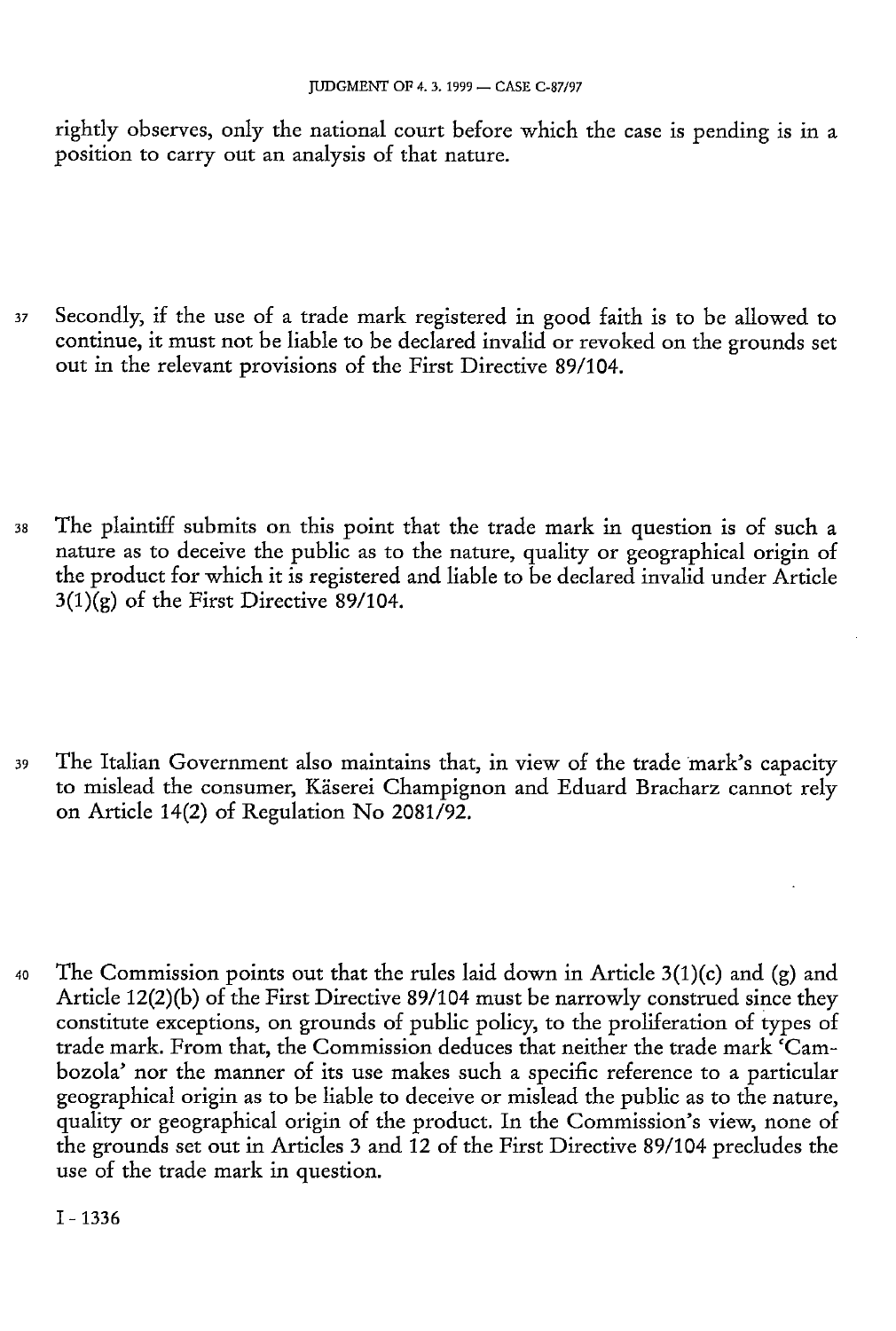4i As to that, the circumstances contemplated in Article 3(l)((c) of the First Directive 89/104 do not apply to the present case. The circumstances envisaged in the other two relevant provisions of that directive — refusal of registration, invalidity of the trade mark, or revocation of the proprietor's rights, which preclude its use being continued under Article 14(2) of Regulation No 2081/92 — presuppose the existence of actual deceit or a sufficiently serious risk that the consumer will be deceived (see, on that subject, *Clinique,* cited above, Case C-470/93 *Mars* [1995] ECR 1-1923, and Case C-313/94 *Graffiane* [1996] ECR 1-6039, paragraph 24).

42 Once again it is for the national court to apply those tests to the facts of the case before it. Although the term 'Cambozola', which evokes the designation 'Gorgonzola', cannot on that ground alone be deemed liable to deceive the public as to the nature, quality or origin of the goods designated, the assessment to be carried out with respect to the conditions for its use presupposes consideration of the facts of the case, an exercise which falls outside the Court's jurisdiction under Article 177 of the Treaty (see, to that effect, *Graffiane,* paragraphs 25 and 26).

43 The answer to the questions referred must therefore be that, in the present state of Community law, the principle of the free movement of goods does not preclude Member States from taking the measures incumbent upon them in order to ensure the protection of designations of origin registered under Regulation No 2081/92. Use of a name such as 'Cambozola' may therefore be deemed, for the purposes of Article 13(1)(b) of that regulation, to evoke the protected designation of origin 'Gorgonzola', irrespective of the fact that the packaging indicates the product's true origin. It is for the national court to decide whether, on the facts, the conditions laid down in Article 14(2) of Regulation No 2081/92 allow use of an earlier trade mark to continue notwithstanding the registration of the protected designation of origin 'Gorgonzola', having regard in particular to the law in force at the time of registration of the trade mark, in order to determine whether such registration could have been made in good faith, on the basis that use of a name such as 'Cambozola' does not *per se* constitute an attempt to deceive the consumer.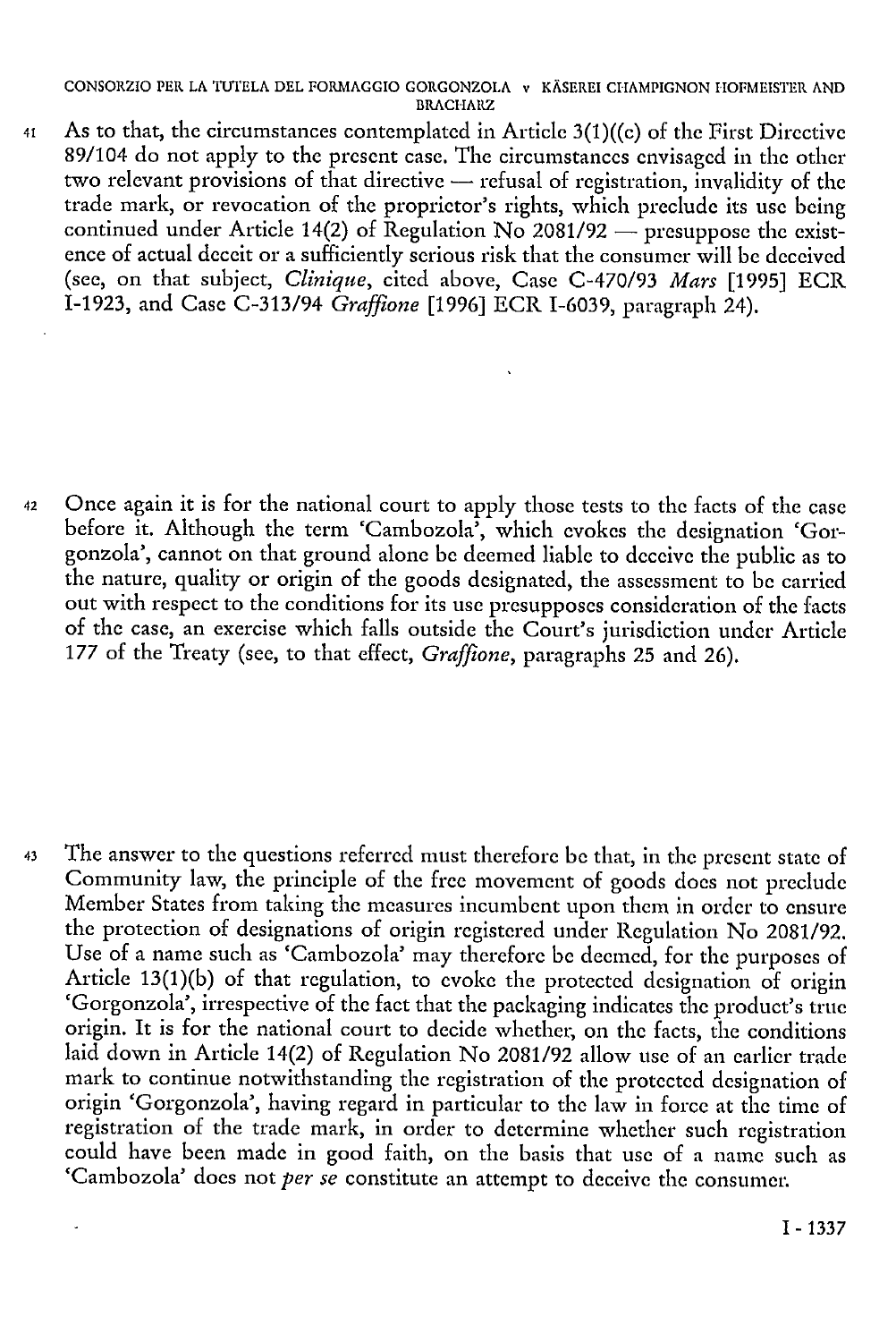44 The costs incurred by the Austrian, French, Greek and Italian Governments and by the Commission, which have submitted observations to the Court, are not recoverable. Since these proceedings are, for the parties to the main proceedings, a step in the proceedings pending before the national court, the decision on costs is a matter for that court.

On those grounds,

# THE COURT (Fifth Chamber),

in answer to the questions referred to it by the Handelsgericht Wien by order of 18 July 1996, hereby rules:

**In the present state of Community law, the principle of the free movement of goods does not preclude Member States from taking the measures incumbent upon them in order to ensure the protection of designations of origin registered under Council Regulation (EEC) No 2081/92 of 14 July 1992 on the protection of geographical indications and designations of origin for agricultural products and foodstuffs. Use of a name such as 'Cambozola' may therefore be deemed,**  for the purposes of Article 13(1)(b) of that regulation, to evoke the protected